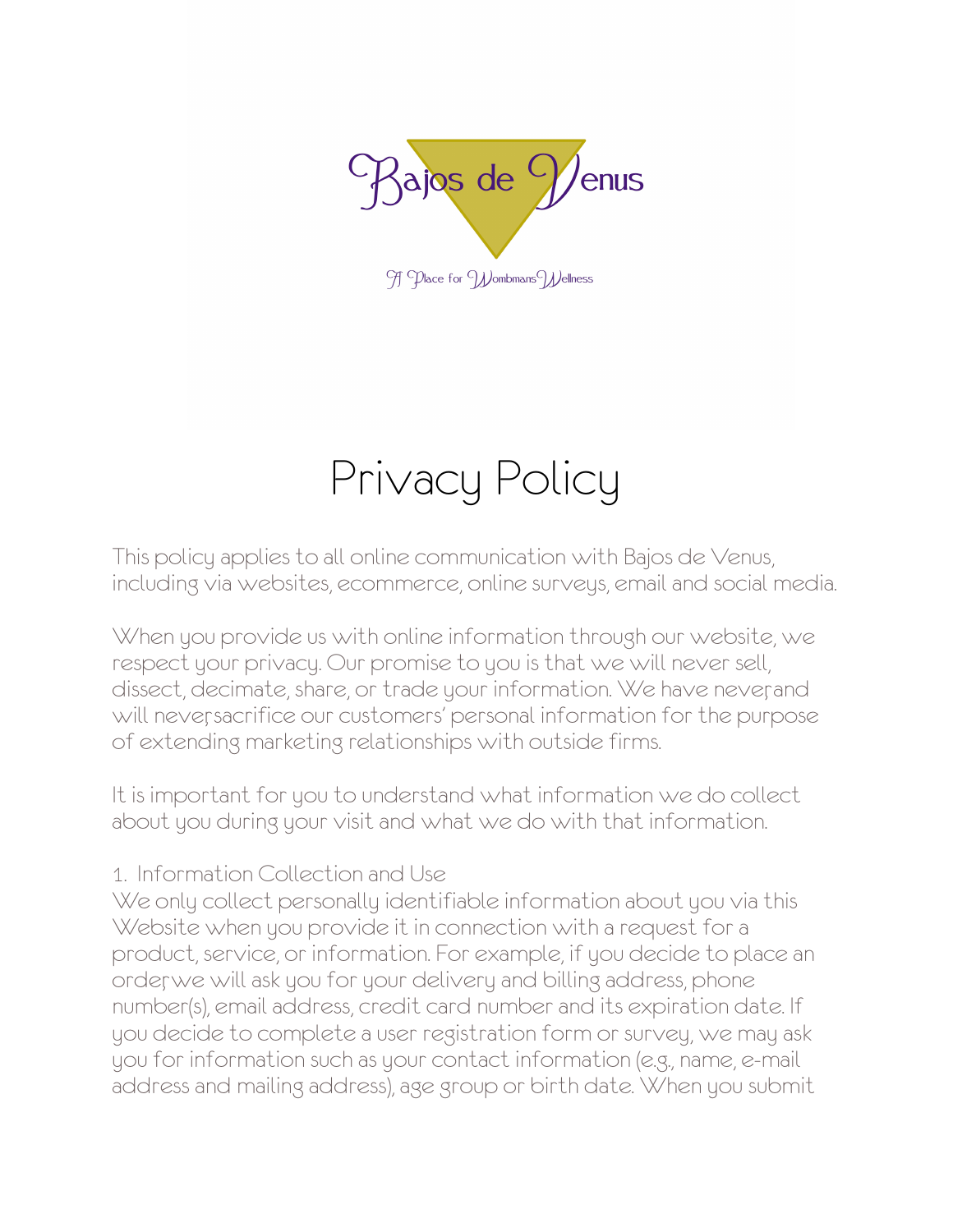your personally identifiable information on this Website, you are giving your consent to the collection, use and disclosure of your personal information as set forth in this Privacy Policy.

Bajos de Venus may use the information that you provide to fulfill your request for a product, information, or other service, or respond to an email or other request, as well as to create and deliver to you our newsletters or surveys, communications containing product information, usage tips or promotions, help improve our website(s) or services, or customize visitors' experience at our website(s). We do not share your credit card or other account information with unaffiliated third parties unless you authorize us to do so, or if it is necessary to fulfill our responsibilities including, but not limited to, delivering a product or service that you order. If you prefer not to receive email marketing communications from us or from third parties, please see Section 6 below. If you would prefer that we not collect any personally identifiable information from you, please do not provide us with any such information.

Should you decide to submit a testimonial about your experience with our products, you may do so anonymously. If you choose to provide your name, we will only publically attribute your quote to your first name. If you would prefer to that we use a false name, please let us know in writing. Testimonials may be shared in Bajos de Venus marketing materials, including but not limited to print brochures, website and social media outlets.

We may also collect, store or accumulate certain non-personally identifiable information concerning your use of this Website, such as information regarding which of our pages are most popular. Information gathered may be used in aggregate form for internal business purposes, such as generating statistics and developing marketing plans. We may share or transfer such aggregate, non-personally identifiable information with or to our affiliates, licensees and partners.

## 2. Ensuring Your Security

We use Secure Sockets Layer or SSL, is a technology that secures the connection between your browser and our website. To verify that SSL is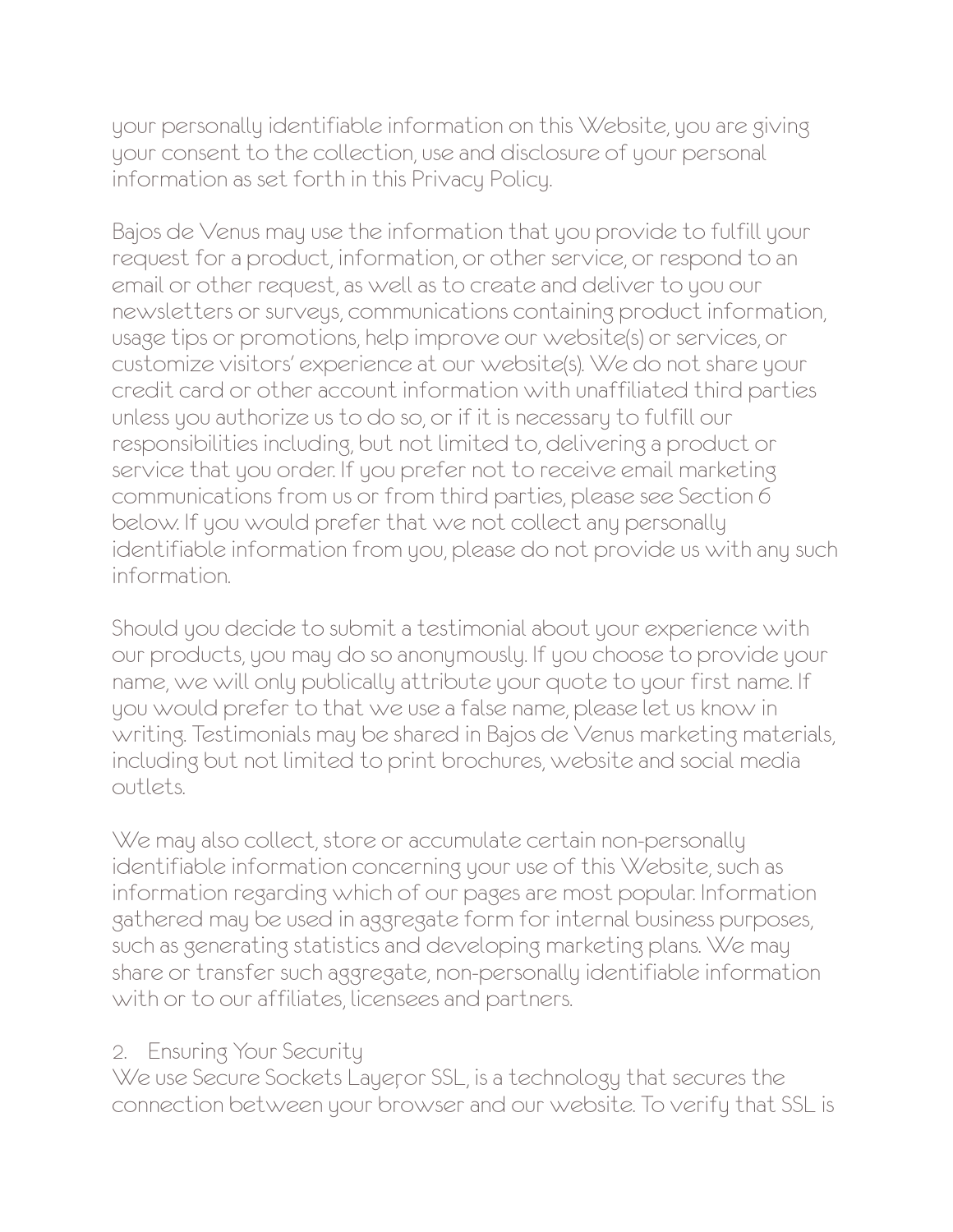protecting a page, look for a URL beginning with https://, instead of http://, and a green, closed padlock icon. This allows you to navigate the website and submit information through a secure connection.

SSL provides three important security benefits:

- Privacy: Encrypts the connection between the browser and web server and securely transmits information (like login credentials) to prevent unauthorized parties from eavesdropping.
- Data integrity: Prevents unauthorized parties from altering data during transmission (like during a Form Block submission).
- Authentication: Protects against impersonation by requiring web server proof of identity.

## 3. Technology Utilized

There are two commonly used technologies used on this site, clear gifs and cookies. We use these to monitor the performance of the site and to measure its effectiveness. "Cookies" are small pieces of information stored by your browser on your computer's hard drive. We do not use cookies to obtain any personally identifying information. Most web browsers automatically accept cookies, but you can usually change your browser to prevent this. Please be assured that accepting a cookie does not give us access to your computer or personal information under any circumstances. If you disable cookies, you may be unable to order or use other features of our sites.

Clear gifs are tiny graphics with a unique identifier, similar in function to cookies, and are used to track the online movements of Web users. Clear gifs are not tied to users' personally identifiable information.

## 4. Third Parties

We may rely on other companies and individuals to perform functions on our behalf. Examples include data analysis firms, customer support specialists, webhosting companies, and fulfillment companies (e.g., companies that fill product orders or coordinate mailings.) We may share personally identifiable information with such third parties as appropriate for them to perform their functions, but they may not use such information for any other purpose.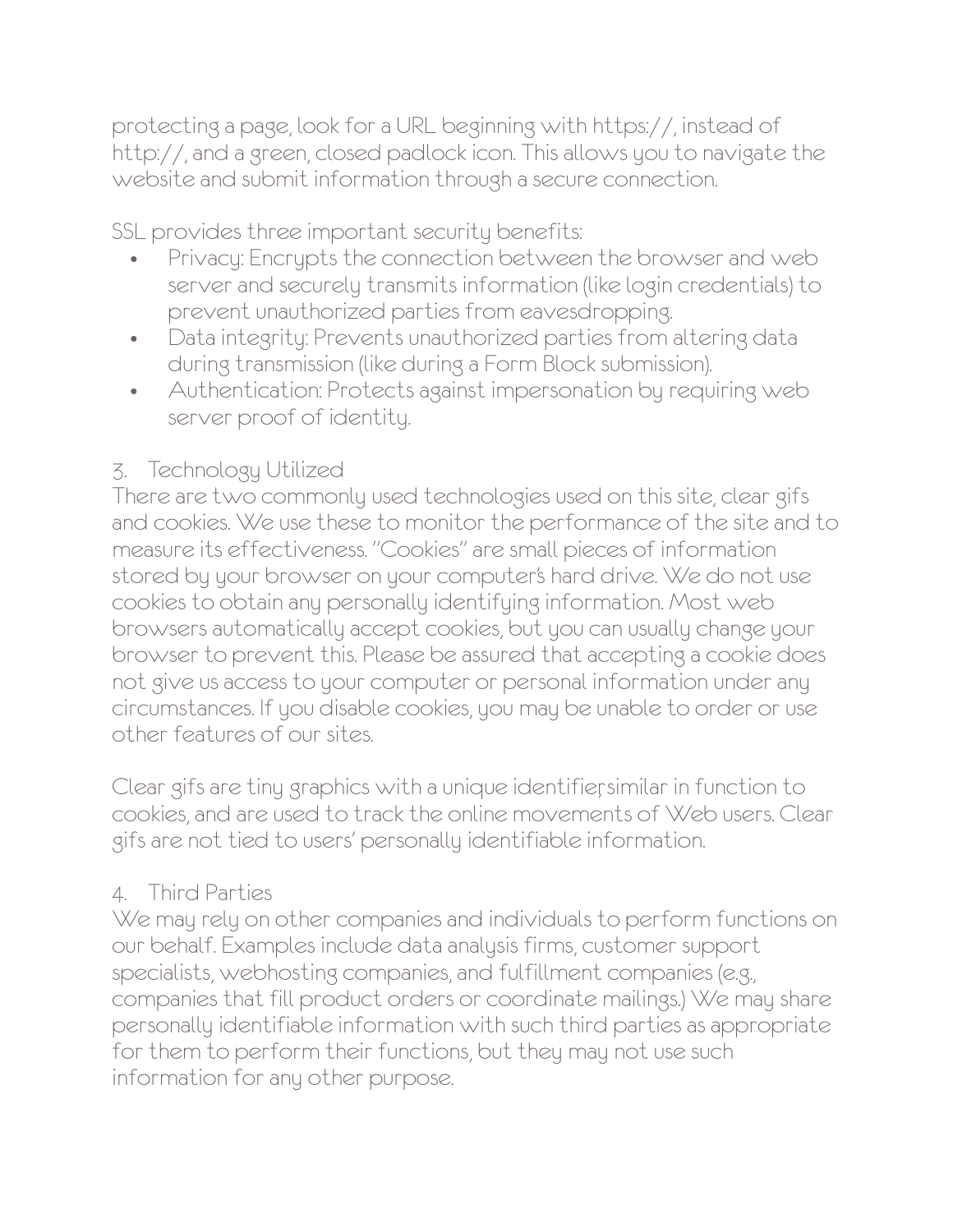Our website may offer links to and from other third party sites. Other sites have their own policies regarding privacy. If you visit one of these sites, you may want to review the privacy policy on that site. For example, you may have linked to the Bajos de Venus brand site through a banner advertisement on another site. In such cases the site you have linked from may collect information from people who click on the banner or link. You may want to refer to the privacy policies on those sites to see how they collect and use this information.

#### 5. Notification of Changes

We may revise this Privacy Policy from time to time. If we decide to change our Privacy Policy, we will post the revised policy here. As we may make changes at any time without notifying you, we suggest that you periodically consult this Privacy Policy.

#### 6. Email Marketing

We want to communicate with you via email correspondence only if you want to hear from us. When you purchase a Bajos de Venus product, we may from time to time send you email messages describing new products, special offers, and great values. If for any reason you would no longer like to receive email messages from the Bajos de Venus product you purchased, you can remove yourself by clicking on the "unsubscribe" link in any e-mail.

Your privacy is important to us, and for this reason we will never share or sell your email address with any third parties for direct marketing purposes. Please note, if you decide not to receive marketing emails from Bajos de Venus, you may still receive "Transactional" email messages regarding your order (i.e. order confirmation, shipping information, customer service notifications, etc.) If you have questions or concerns regarding this statement, please contact us at [bajosdevenus@gmail.com.](mailto:bajosdevenus@gmail.com)

At all times, we reserve the right to disclose any information, including personally identifiable information, to comply with any applicable law, regulation, legal process or governmental request; to protect Bajos de Venus' rights or property (including without limitation in the event of a transfer of control of Bajos de Venus company, affiliate or brand, or